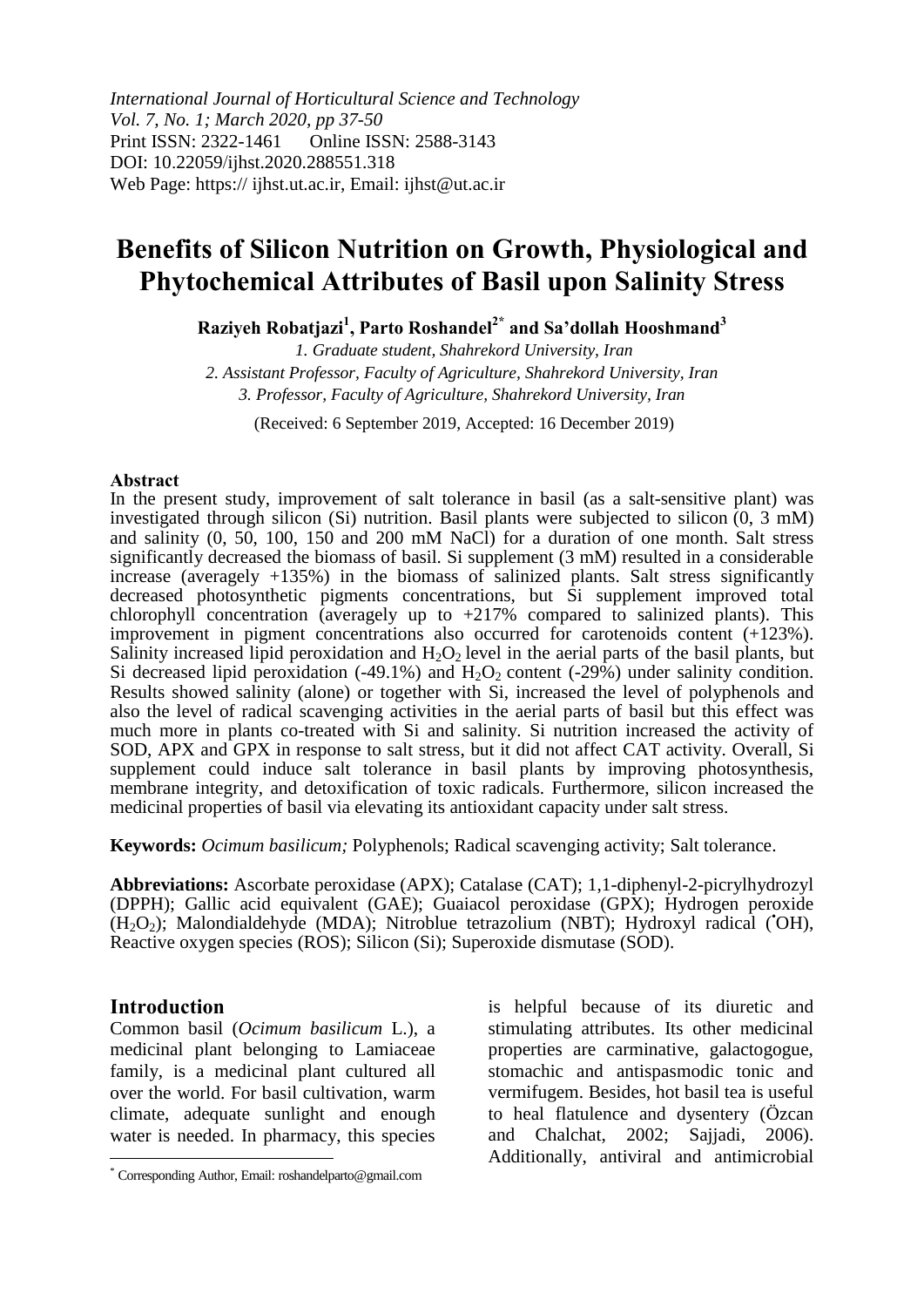activity of this species is well-documented (Chiang et al., 2005). On the other hand, the essential oil of *O. basilicum* is utilized to formulate several perfumes and cosmetics (Onofrei et al., 2015).

Salinity is considered as one of the most serious threats limiting plant growth and crop productivity (Hashemi et al., 2010). Globally, over 800 million hectares which is nearly a third of all cultivated land and half of all irrigated land is affected by salt stress. It means that production of a third of the world's food is under the risk of salinity (Flowers, 2004; Tavakkoli et al., 2010). Moreover, secondary salinization is increasing due to irrigation with salty water or disregarding the soil drainage (Zhu and Gong, 2014). It is well-documented that salt stress confines plant growth and development causing serious morphological, physiological and biochemical modifications in plants (Among many: Gupta and Huang, 2014; Abbasi et al., 2015; Flowers and Colmer, 2015; Singh and Flowers, 2016; Flowers et al., 2018). Osmotic stress and ion toxicity are two main detrimental effects of salt stress that result in imbalances cellular ions and increasing ROS, such as singlet oxygen, superoxide anion,  $H_2O_2$  and  $^{\bullet}OH$ , which leads to oxidative stress. ROS accumulation causes abnormal cellular metabolism and injures fundamental lipids, proteins and nucleic acids of plant cells. On the contrary, cellular ROS scavenging systems including enzymatic (e.g. SOD, CAT and peroxidases) and non-enzymatic antioxidant compounds (e.g. phenolic compounds and flavonoids) are components used to alleviate oxidative stress (Gill and Tuteja, 2010). Moreover, some ROS scavenging enzymes (such as cell wall bound peroxidases) involved in lignin biosynthesis (as an important polyphenol) are altered by salinity (Vaidyanathan et al., 2003; Gunes et al., 2007). It is revealed that plants with higher antioxidant properties have more protective activity against cancer development and chronic inflammatory diseases (Krishnaiah et al., 2010). Therefore,

finding approaches to improve salt tolerance as well as antioxidant capacity in crops or horticultural plants would be of great interest.

Si is the second most abundant element participates in about 28% of the earth's crust (Sommer et al., 2006). However, it does not contribute in normal plant growth and development as an essential element (Epstein, 1994; Hodson et al., 2005). It is revealed that Si has a mitigating effect on the deleterious effects of biotic (Bélanger et al., 2003; Côté-Beaulieu et al., 2009) and abiotic (for example: Ali et al., 2013; Zhu and Gong, 2004; Keller et al., 2015; Ahmed et al., 2016) stresses. There are many reports that showed the beneficial effects of Si on salt tolerance in many plant species such as: *Triticum aestivum* (Saqib et al., 2008; Tuna et al., 2008), *Hordeum vulgare* (Liang et al., 2005), Lycopersicon *esculentum* (Al-aghabary et al., 2004; Romero-Aranda et al. 2006), *Cucumis sativus* (Zhu et al., 2004), *Zea mays* (Moussa, 2006), *Medicago sativa* (Wang and Han, 2007), *Saccharum* officinarum (Ashraf et al., 2010), Brassica napus (Hashemi et al., 2010), *Glycine max* (Lee et al., 2010), *Portulaca oleracea* (Kafi and Rahimi, 2011), *Spartina densiflora* (Mateos-Naranjo et al., 2013), *Oryza sativa* (Shi et al., 2013) and *Vicia faba* (Shahzad et al., 2013). Si involves in salinity tolerance through different strategies such as: 1) limiting transpiration by accumulation in leaves (Matoh et al., 1986), 2) confining of  $Na<sup>+</sup>$  in the roots tissues via complex formation (Ahmad et al., 1992), 3) maintenance of membrane stability and chloroplasts ultrastructure (Moussa, 2006; Gill and Tuteja, 2010; Liang et al., 2015), 4) mounting of H + -ATPase activity (Liang et al., 2007), 5) lessening of oxidative stress through stimulation of cellular antioxidant system (Eraslan et al., 2008; Abbas et al., 2015; Shi et al., 2016; Kim et al., 2017), 6) reducing the entrance of  $Na<sup>+</sup>$  by restraining apoplastic pathway in the roots (Yeo et al., 1999), and 7) alleviation of salt induced osmotic stress (Kafi and Rahimi, 2011; Coskun et al., 2016). For instance, it is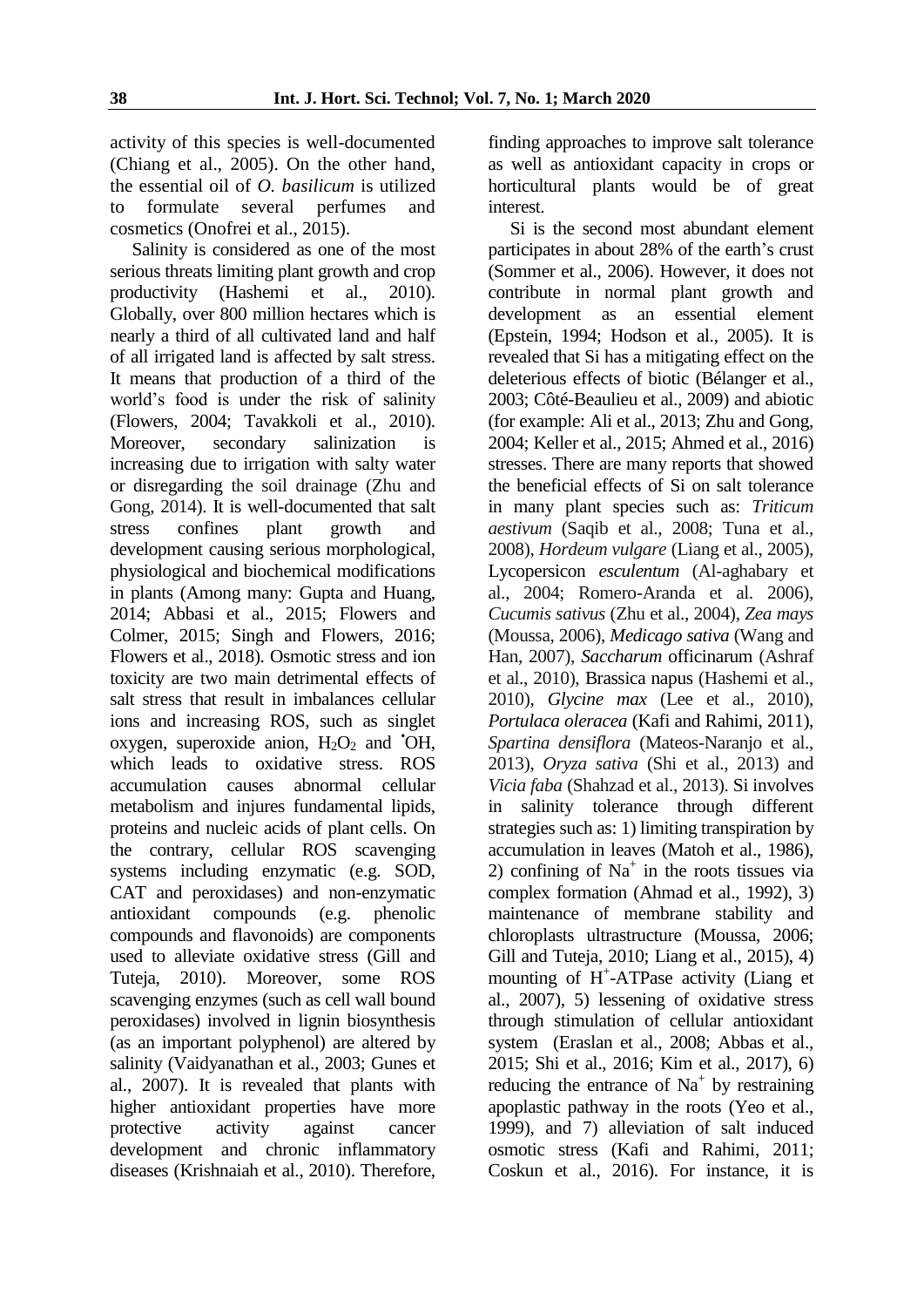detected that application of supplementary Si in the irrigation water is frequently of interest of researchers as a low cost and not detrimental way to improve salinity impacts on plants. Therefore, the current research was carried out to inspect the function of Si in alleviating salt stress in basil and also to find out the related physiological mechanism, with special spectacle to alteration of its total phenolic content and antioxidant capacity as a base of its medicinal properties.

## **Materials and methods**

## *Plant material and growth conditions*

Seeds of common basil (*Ocimum basilicum* L*.* var. green) (Pakan-Bazr company, Esfahan, Iran) were sterilized with 70% ethanol for 2 min followed by washing with sterilized distilled water for several times. The polystyrene boxes composed of 50% perlite and 50% fine sand were used to sow basil seeds. Thirty-day-old plants of basil were subjected to the treatments consisted of 1) control (Hoagland's solution without Si and NaCl), 2) Hoagland's solution with four levels of NaCl added (50, 100, 150 and 200 mM), 3) Hoagland's solution with 3 mM Si, and 4) Hoagland's solution containing 3 mM Si along with 50, 100, 150 or 200 mM NaCl. The treatments (in three replicates) were applied for duration of 30 days under greenhouse conditions (33 ºC-14 L/20 ºC-10 D and 50-60% of relative humidity) at Shahrekord University, Shahrekord, Iran. At the end of experiments (when plants were 60-day-old), fresh and dry weights of basil plants were assessed. Dry weights were measured after drying plant parts at 70 ºC until the materials reached a constant weight based on the method described by Gong et al. (2005).

## *Measurement of photosynthetic pigments*

The concentrations of photosynthetic pigments (total chlorophyll and carotenoids) were detected according to the method of Lichtenthaler and Buschmann (2001) with 80% acetone as the solvent.

Chlorophyll a ( $\mu$ g ml<sup>-1</sup>) =12.25A<sub>663</sub> – 2.79A<sub>646</sub>

Chlorophyll b ( $\mu$ g ml<sup>-1</sup>) = 21.5A<sub>646</sub> – 5.1A<sub>663</sub>

Total chlorophyll  $(\mu g \text{ ml}^{-1}) = \text{chlorophyll } (a + b)$ 

Carotenoids =  $[1000A_{470} - (1.82 \times Chlorophyll a)]$  $-85.02 \times$ Chlorophyll b)/198

where,  $A_{663}$ ,  $A_{645}$ , and  $A_{470}$  represent absorbance values read at 663, 645 and 470 nm wavelengths, respectively.

## *Estimation of Lipid peroxidation*

Lipid peroxidation was estimated according to the concentration of MDA (Ksouri et al., 2007). 250 mg fresh samples of shoots were homogenized in 0.1% trichlroacetic acid (TCA) followed by centrifuging at 10000×g for 10 min at 4°C. Then, 1 mL of the supernatant was mixed with 0.5% thiobarbituric acid (TBA) prepared in TCA 20%, and incubated at 95°C for 30 min. Subsequently, the tubes were placed in an ice bath to stop the reaction and then centrifuged at 10000×g for 5 min. The absorbance of supernatant was recorded at 532 nm and after subtracting the nonspecific absorbance at 600 nm, MDA content was evaluated using the extinction coefficient of  $155 \text{ mM}^{-1} \text{ cm}^{-1}$ .

## *Estimation of H2O<sup>2</sup> content in the shoots*

The concentration of  $H_2O_2$  in the shoots was assessed by measuring the absorbance of titanium-hydroperoxide complex (Nag et al., 2000). The absorbance of orangeyellow  $H_2O_2$ -Ti complex was determined at 410 nm against blank. The content of  $H<sub>2</sub>O<sub>2</sub>$  was detected via standard curve plotted with known concentrations (a range of 10-100  $\mu$ M) of H<sub>2</sub>O<sub>2</sub>.

## *Polyphenol extraction and estimation*

Sixty-day-old basil plants were shade dried and ground to fine powder. One g dry powder was extracted with 80% methanol with stirring for 30 min. The extract was then filtered through a Whatman filter paper and evaporated under vacuum. The Folin-Ciocalteu reagent was used to assay phenolic compound following Singleton's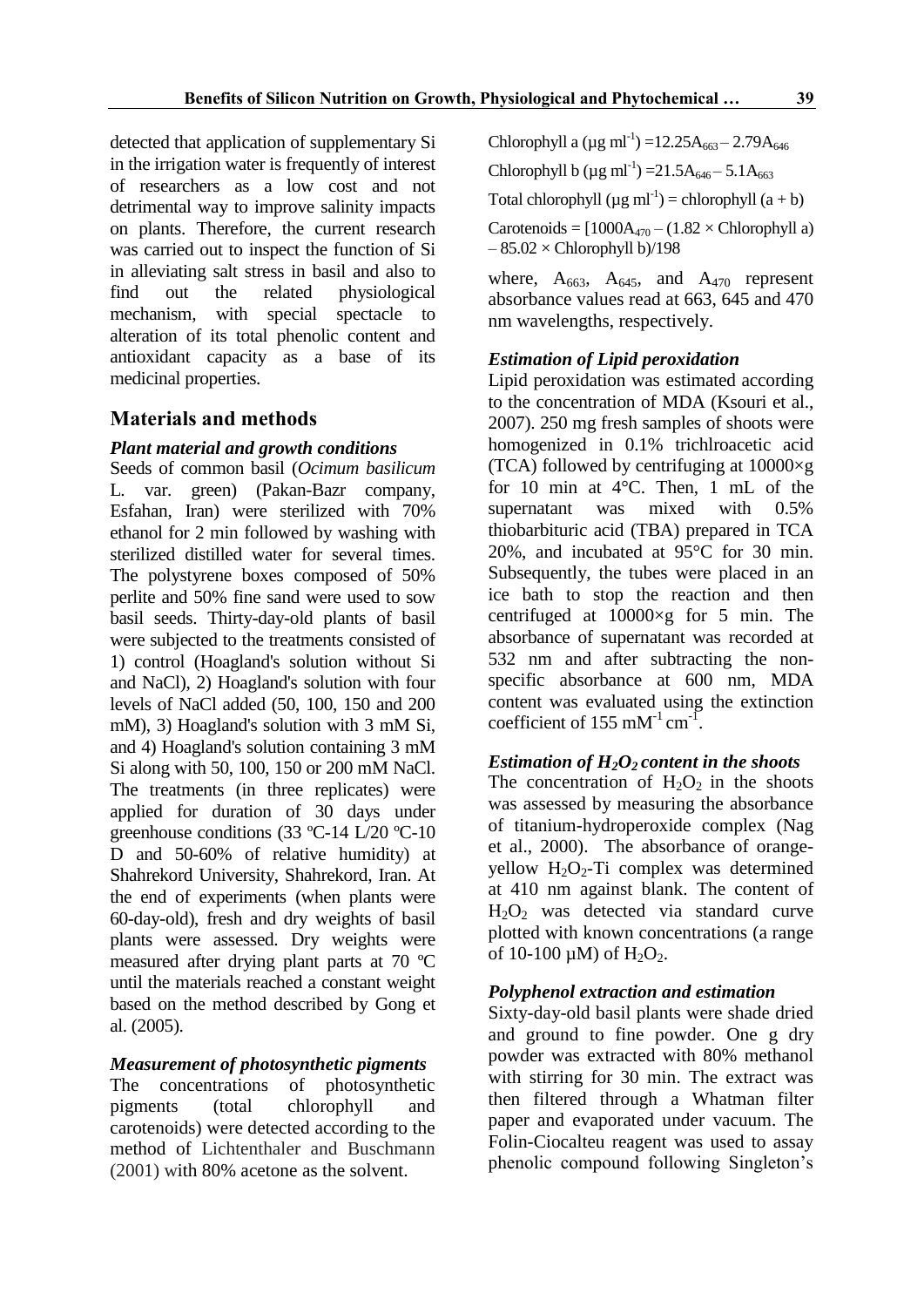method that slightly modified (Ksouri et al., 2007). Total phenolic concentration of plants (three replicates per treatment) was expressed as mg gallic acid equivalents (GAE)  $g^{-1}$  DW through a calibration curve with gallic acid: viz.  $T = (C \times V)/MT$  is the total phenolic concentration in mg  $g^{-1}$  of the extracts as GAE, C is the concentration of gallic acid established from the calibration curve in mg  $ml^{-1}$ , V is the volume of the extract solution in ml and M is the weight of the extract in g.

#### *DPPH radical-scavenging activity*

The antioxidant activity of extracts, based on the scavenging activity of the stable 1,1 diphenyl-2-picrylhydrozyl (DPPH) free radical, was determined by the method described by Hanato et al. (1988). The antiradical activity was expressed as  $EC_{50}$ (µg/ml). The ability to scavenge the DPPH radical was calculated as: % Inhibition=  $[(A_0-A_1)/A_0] \times 100$ , where  $A_0$  was the absorbance of the control and  $A_1$  was the absorbance of extract/standard.

# *Assay of H<sub>2</sub>O<sub>2</sub>-scavenging activity*<br>Measurement of hydrogen

Measurement of hydrogen peroxide scavenging activity was based on the method described by Narwal et al. (2009). Evaluating the antioxidant activity of the extracts was based on  $EC_{50}$  ( $\mu$ g/ml). The ability to scavenge the superoxide anion radicals was calculated using the following formula: % Inhibition=  $[(A<sub>0</sub>- A<sub>1</sub>)/A<sub>0</sub>] \times 100$ , where  $A<sub>0</sub>$ was the absorbance of the control and  $A_1$ was the absorbance of the extract/standard.

#### *Antioxidant Enzymes extraction and assay*

Enzyme extraction procedure was accomplished according to the method of Chen et al. (2000) with some modification. All of the following operations were performed at 4˚C. Fresh leaf samples (1 g) were ground in a mortar with liquid nitrogen and extracted in 100 mM Naphosphate buffer (pH 6), containing 0.1 mM EDTA. The homogenate was centrifuged at  $12000\times g$  for 20 min. The supernatant was transferred to Eppendorf tubes and kept in the -20 ˚C freezer. Total SOD activity was assayed in 100 mM potassium phosphate buffer, pH 7.5, 150 mM methionine Lmethionine, 840 mM NBT, and 24 µM riboflavin by using the photochemical NBT method in terms of SOD's ability to inhibit reduction of NBT to form formazan by superoxide (Sairam et al. 2002). The photoreduction of NBT was measured at 560 nm. CAT activity was evaluated spectrophotometrically by determining the consumption of H<sub>2</sub>O<sub>2</sub> ( $\varepsilon$ = 39.4 mM<sup>-1</sup> cm<sup>-1</sup>) at 240 nm in 50 mM phosphate buffer, pH 7.5 and 200 mM  $H_2O_2$ . Total APX activity was evaluated spectrophotometrically according to the method of Kato and Shimizu (1985) at 280 nm in 0.2 mM potassium phosphate buffer, pH 7.5, 15 mM ascorbic acid and 50 mM  $H_2O_2$ , as ascorbate ( $\varepsilon$ = 2.8 mM<sup>-1</sup> cm<sup>-1</sup>) was oxidized. GPX activity was assayed in 44 mM  $H_2O_2$ , and 45 mM guaiacol. The absorption at 470 nm was recorded and the activity was calculated using the extinction coefficient of  $26.6$  mM<sup>-1</sup> cm<sup>-1</sup> (Buchanan and Balmer, 2005). All enzyme activities were expressed as units per mg of protein. Protein content in all enzyme extracts was determined according to the method of Bradford (1976).

#### *Statistical analysis and experimental design*

The experiments were conducted in factorial and completely randomized design. The data was analyzed using the software SAS (V. 9.0) and the least significant difference (LSD) among treatments for each trait was calculated. P values less than 0.05 were considered to be statistically significant.

#### **Results**

The results of variance analysis for the studied physiological and biochemical characteristics of basil are shown in Table 1 and 2.

Results indicated that salt stress (at all applied degrees) significantly decreased the biomass of basil compared to control (p<0.05) (Fig. 1A). Increase in the level of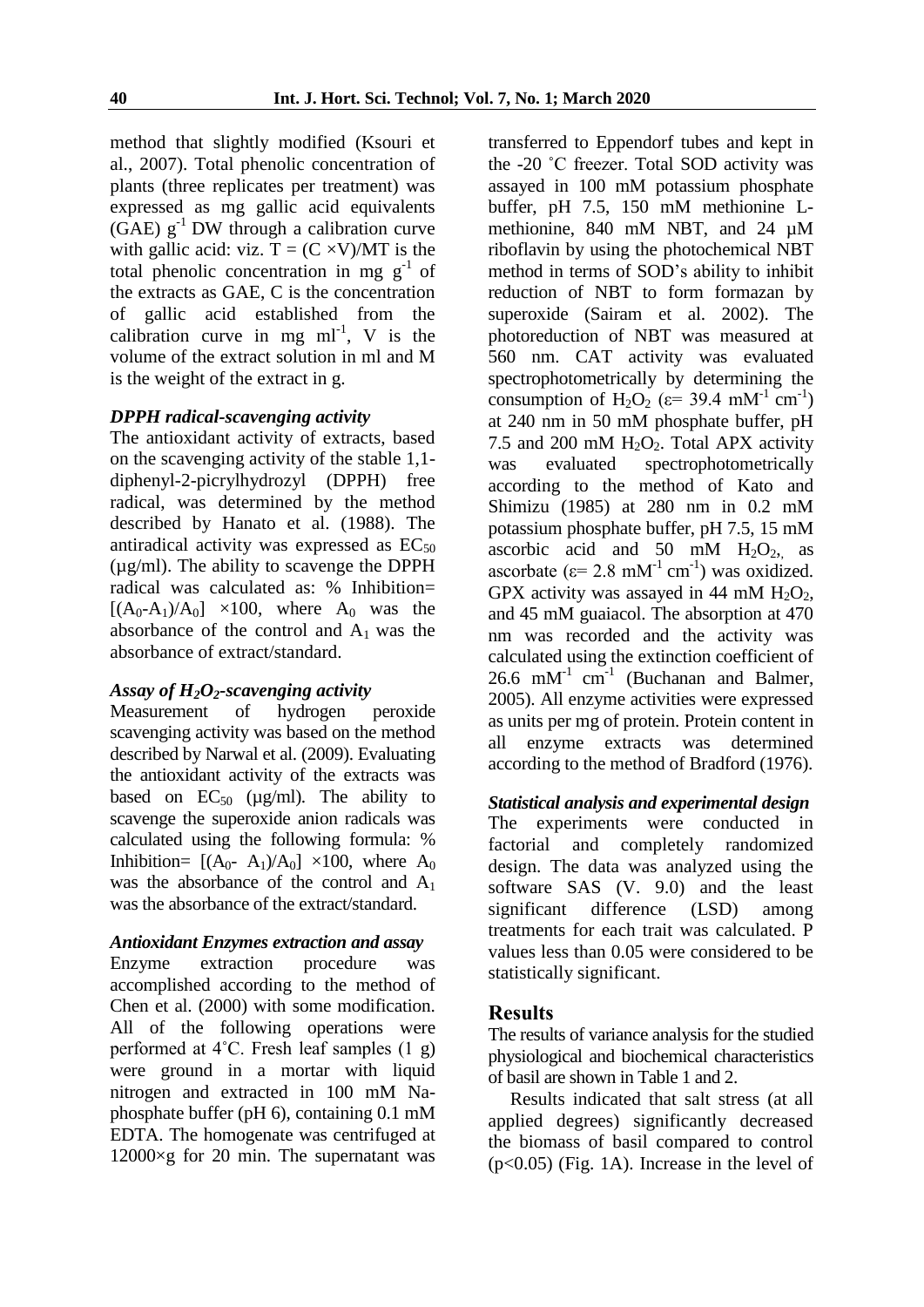NaCl caused more decrease in the biomass. Si supplement (3 mM) resulted in a considerable increase in the biomass of salinized plants of basil (averagely 135% compared to saline condition alone). Si nutrition at 3 mM increased the dry weight of basil (+115%) at the absence of salinity stress (Fig. 1A). Salt stress significantly reduced the fresh weight of basil  $(p<0.05)$ (Fig. 1B), but Si nutrition significantly increased this parameter at all applied salinity levels.

Si addition increased total chlorophyll concentration significantly ( $p<0.05$ ) in both normal and saline conditions (except at 200mM NaCl) (Fig. 2A). In non-stressed basil plants, Si (3 mM) increased total chlorophyll level by 130% compared to control. Under 50 mM NaCl, Si nutrition increased total chlorophyll level by 150% compared to exclusively salt stress at 50 mM. Nevertheless, the beneficial effect of Si was more remarkable at 100 and 150 mM NaCl, respectively 230% and 270%, compared to exclusively salt-stressed plants (at the mentioned saline conditions). But, Si did not improve the total chlorophyll level at 200 mM NaCl.

**Table 1. Analysis of variance for the studied physiological and biochemical parameters in basil plants irrigated for 30 days with NaCl and/or Silicon**

|                              | MS                       |                      |                 |                             |             |                                          |                       |                                  |
|------------------------------|--------------------------|----------------------|-----------------|-----------------------------|-------------|------------------------------------------|-----------------------|----------------------------------|
| S.O.V                        | df                       | Dry<br>weight        | Fresh<br>weight | <b>Total</b><br>chlorophyll | carotenoids | H <sub>2</sub> O <sub>2</sub><br>content | <b>MAD</b><br>content | <b>Total phenolic</b><br>content |
| Salinity                     | 4                        | $0.24**$             | $22.24**$       | $0.06**$                    | $0.005**$   | 7731723                                  | $0.183**$             | 106188574**                      |
| <b>Silicon</b>               |                          | $0.11**$             | $8.31**$        | $0.15**$                    | $0.002**$   | 4485334**                                | $0.050**$             | 65090319**                       |
| Silicon $\times$<br>Salinity | 4                        | $0.005**$            | $0.35**$        | $0.03**$                    | $0.0001*$   | 216535**                                 | $0.004**$             | 20863976**                       |
| Error                        | 20                       | 0.001                | 0.1             | 0.0001                      | 0.00005     | 15148                                    | 0.0003                | 181285                           |
| CV(%)                        | $\overline{\phantom{0}}$ | 5.47                 | 6.9             | 4.53                        | 8.76        | 2.69                                     | 5.24                  | 2.02                             |
| .                            |                          | $\sim$ $\sim$ $\sim$ | .               |                             |             |                                          |                       |                                  |

\* and \*\*: Significance at 0.05 and 0.01 probability

**Table 2. Analysis of variance for studied characteristics of antioxidative responses in basil plants irrigated for 30 days with NaCl and/or Silicon**

|                              | МS                       |                           |                        |                        |                        |                     |                     |
|------------------------------|--------------------------|---------------------------|------------------------|------------------------|------------------------|---------------------|---------------------|
| S.O.V                        | df                       | <b>DPPH</b><br>scavenging | $H_2O_2$<br>scavenging | <b>SOD</b><br>activity | <b>CAT</b><br>activity | <b>APX</b> activity | <b>GPX</b> activity |
| Salinity                     | 4                        | 7346**                    | $10596**$              | $0.361**$              | $0.777**$              | $0.307**$           | $0.012**$           |
| Silicon                      |                          | $2000**$                  | $5712**$               | $0.197**$              | 0.01 <sup>ns</sup>     | $0.105**$           | $0.002**$           |
| Silicon $\times$<br>Salinity | 4                        | $647**$                   | $325**$                | $0.021**$              | $0.006^{ns}$           | $0.009**$           | $0.0006**$          |
| Error                        | 20                       | 4.9                       | 40                     | 0.0009                 | 0.006                  | 0.002               | 0.00006             |
| CV(%)                        | $\overline{\phantom{0}}$ | 3.15                      | 4.50                   | 2.9                    | 4.70                   | 6                   | 4.1                 |

ns, \*\*: not significance and Significance at 0.01 probability



**Fig. 1. Effects of different concentrations of NaCl (50, 100, 150 and 200 mM) and silicon (0 and 3 mM) on basil plants. (A) Dry weight, (B) Fresh weight. Means (three replicates) with the same letter are not significantly different at p<0.05.**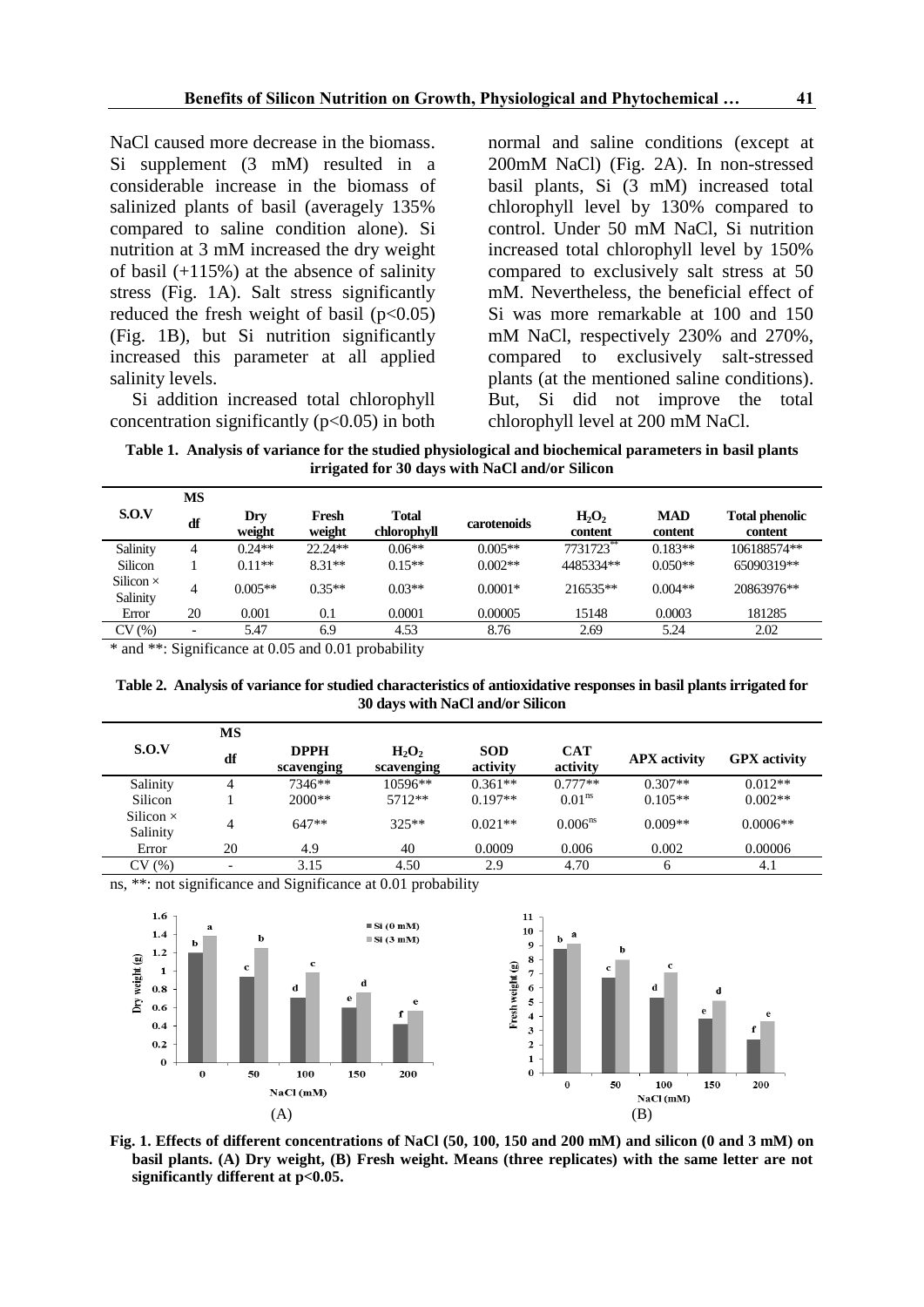At the absence of salinity, Si nutrition induced an increase of 310% in the carotenoids content of basil (Fig. 2B). Applied levels of NaCl (50, 100, 150 and 200 mM) resulted in decreasing carotenoids to less than 22.4, 38.3, 50.5 and 56.1%, respectively. Si nutrition (3 mM) increased significantly the carotenoids content at all utilized NaCl levels  $(p<0.05)$ . This increase was 127, 125 and 118% at 50, 100, and 150 mM, respectively. At 200 mM NaCl, Si had no positive effect on the levels of carotenoids. The concentration of  $H_2O_2$  in the salinized shoots increased in a NaCl concentration dependent manner. Accordingly, concentration of  $H_2O_2$ increased by 15.7, 45, 60.5 and 73.7% at 50, 100, 150 and 200 mM NaCl, respectively (Fig. 2C). Si nutrition (3mM) brought about lessening of  $H_2O_2$  in the salinized shoots at all utilized levels of NaCl. This decrease was recorded as 27.3, 29 and 19.7% at 50, 100 and 150 mM NaCl in comparison to the salinized shoots at the absent of Si. Si nutrition had no affirmative function to reduce  $H_2O_2$  concentration at 200 mM NaCl.

Salinity caused a significant increase in lipid peroxidation in the aerial parts of basil in comparison to control (Fig. 2D). With increasing the level of NaCl (from 50 to 200 mM) in the medium of basil, lipid peroxidation increased by 53.2, 200 and 300%, respectively. Under salt stress, lipid peroxidation decreased by Si nutrition. This decrease was 49.1, 35 and 10.7 at 50, 100 and 150 mM NaCl, respectively. Furthermore, Si nutrition caused a decrease in lipid peroxidation of the non-stressed shoots by 42.7% compared to the control.



**Fig. 2. Effects of different concentrations of NaCl (50, 100, 150 and 200 mM) and silicon (0 and 3 mM) on basil plants. (A) Total chlorophyll concentration, (B) Carotenoids concentration, (C) H2O<sup>2</sup> level of the shoots, (D) MDA concentration. Means (three replicates) with the same letter are not significantly different at p<0.05.**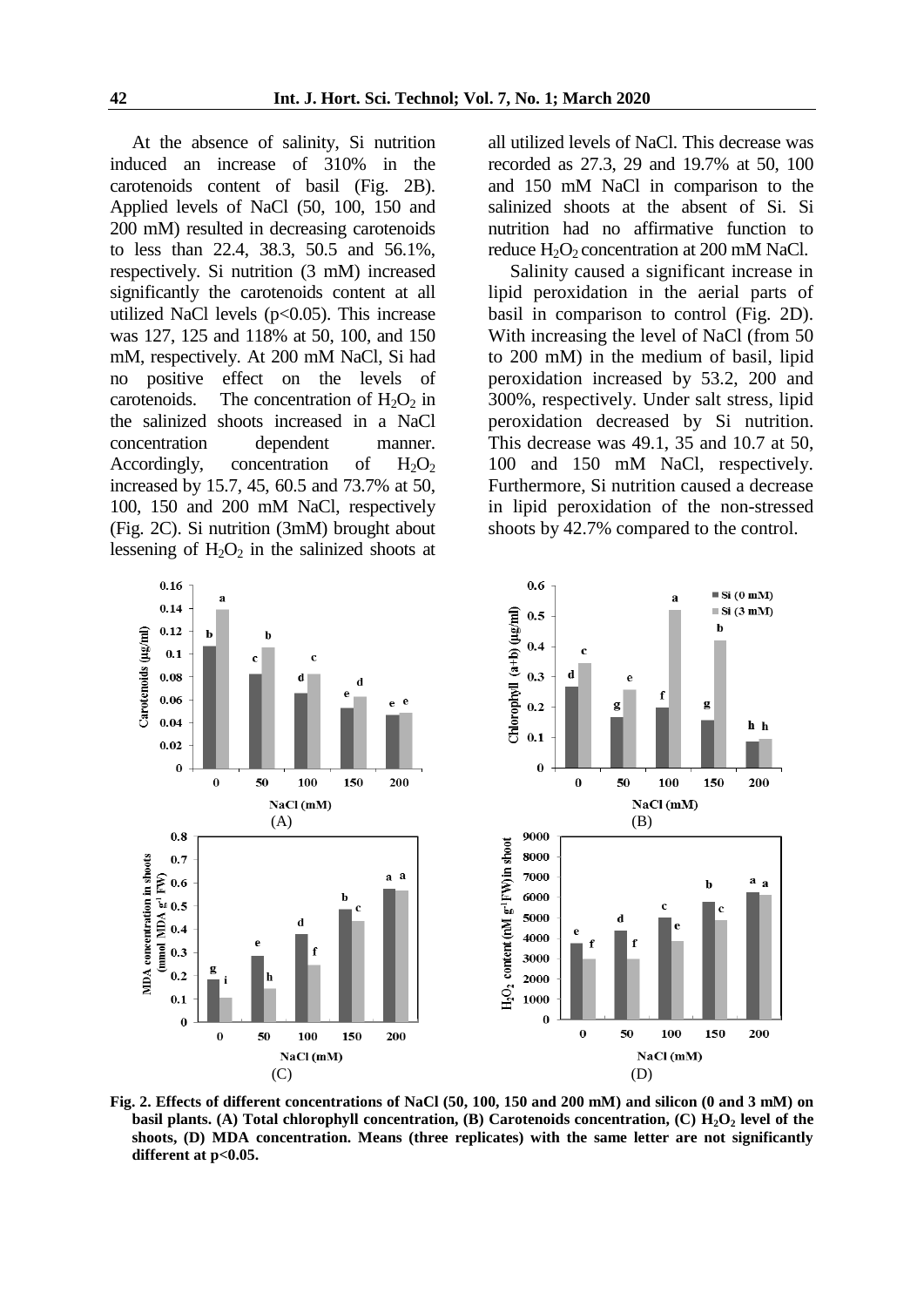Under salt stress and at the absence of Si, the highest amount of polyphenols (+66.2% compared to control) was obtained at 200 mM NaCl (Fig. 3A). Interestingly, Si nutrition caused a second buildup of polyphenols in the salinized shoots in comparison to salt stress alone. At this case, the highest increase (+40.2% compared to salinity alone) attributed to the salinized shoots of basil at 100 mM NaCl. Si nutrition (alone) had no significant effect on the concentration of polyphenols under neither 200 mM NaCl nor normal condition.

With increasing in the degree of salinity from 50 to 200 mM NaCl, the amount of  $EC_{50}$  for DPPH scavenging activity decreased significantly (Fig. 3B). Under salt stress, the most reduction (less than 66% compared to control) for this parameter was recorded for the salinized shoots of basil at 200 mM NaCl. Si nutrition caused to reduce  $EC_{50}$  for DPPH scavenging activity more than the case of salinity alone. The maximum level of DPPH scavenging ability was gained at Si nutrition under 150 mM NaCl.

The level of  $EC_{50}$  for  $H_2O_2$ -scavenging activity decreased through increasing the level of NaCl from 50 to 150 mM (Fig. 3C). The lowest level of this parameter was observed at 150 and 200 mM NaCl (Fig. 3C). Si nutrition significantly decreased the level of  $H_2O_2$ -scavenging activity in the salt-stressed plants in comparison to the saline condition alone. At this situation, the lowest level of  $EC_{50}$  was recorded at 150 mM NaCl. Under  $Si + NaCl$  condition, the level of  $H_2O_2$ -scavenging activity was relatively similar to those at 100 and 200 mM NaCl.



**Fig. 3. Effects of different concentrations of NaCl (50, 100, 150 and 200 mM) and silicon (0 and 3 mM) on basil plants. (A) Total phenolic content, (B) DPPH-scavenging activity, (C) H2O2-scavenging activity. Means (three replicates) with the same letter are not significantly different at p<0.05.**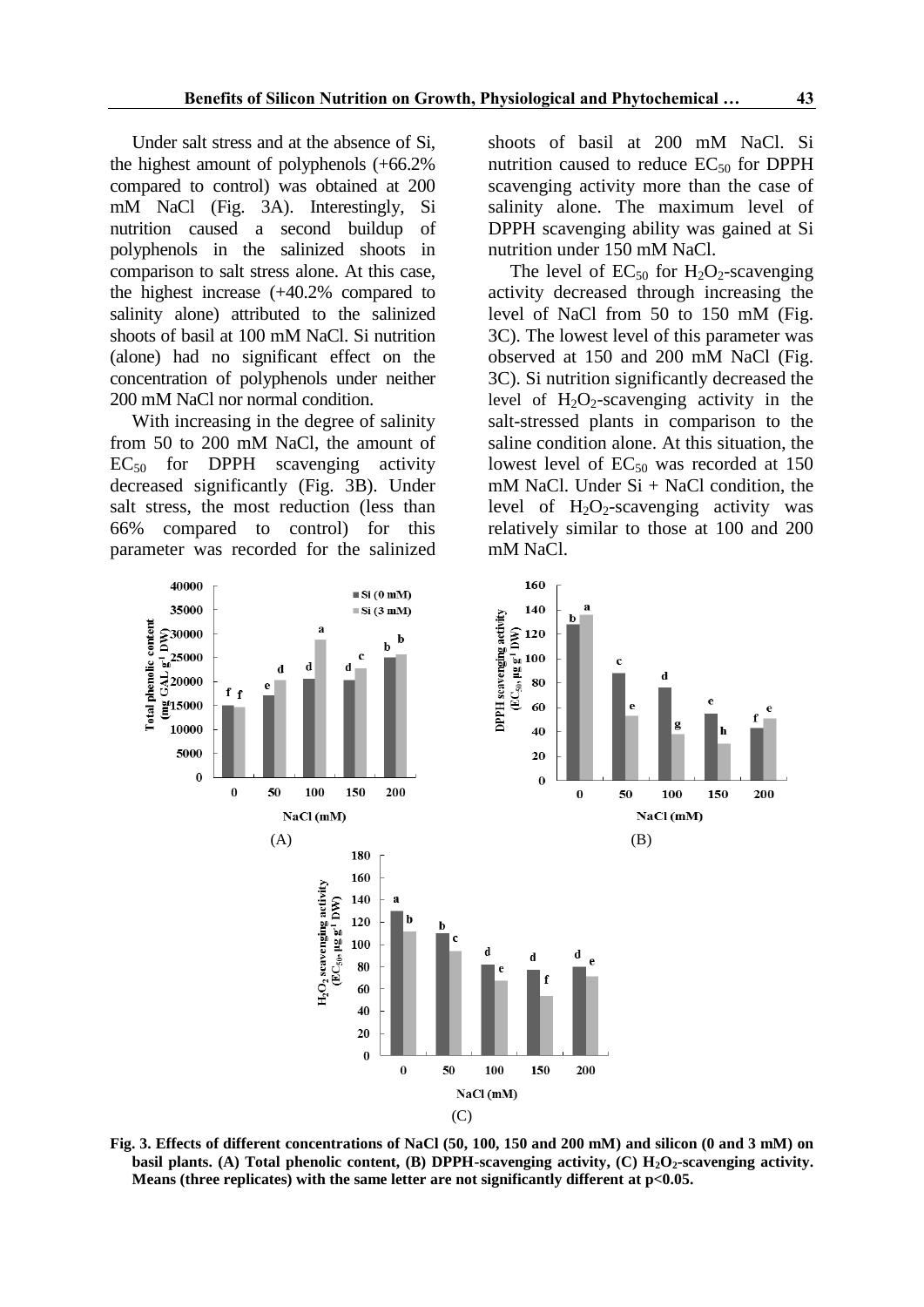Salt stress successively and significantly decreased the activity of SOD enzyme at all saline levels (50, 100, 150 and 200 mM NaCl) (Fig. 4A). Si nutrition (alone) increased the activity of this enzyme compared to the control. Also, the presence of Si (3 mM) in the saline medium (50, 100 and 150 mM NaCl) significantly decreased SOD activity in comparison to the simply salt-stressed plants. The lowest level of this activity was observed at 200 mM NaCl regardless of Si presence (Fig. 4A).

Results showed that Si nutrition did not alter CAT activity in the aerial parts of basil plants at non-stressed situation (Fig. 4B). Nevertheless, CAT activity decreased at 50, 100, 150 and 200 mM NaCl consecutively and this lessening was significant compared to control ( $p<0.05$ ). Si nutrition did not affect the activity of this enzyme under salt stress condition (Fig. 4B).

Data analysis revealed that APX activity successively increased at 50, 100, 150 and 200 mM NaCl (Fig. 4C) (p<0.05). The uppermost level of APX activity was recorded at 200 mM NaCl. Si nutrition increased APX activity at both normal and saline culture solutions (p<0.05). Yet, at Si + NaCl condition, APX activity was significantly superior compared to the saline condition alone. Under Si nutrition, the maximum level of this activity was distinguished at 100 and 200 mM NaCl. At 200 mM NaCl along with Si, the activity of this enzyme was alike (Fig. 4C).

Salt stress enhanced GPX activity in the aerial parts of basil plants (Fig. 4D) (p<0.05). The highest level of GPX activity was monitored at 200 mM NaCl. Si nutrition did not modify GPX activity significantly at normal culture solution. Nonetheless, the activity of this enzyme increased in higher levels of NaCl (50, 100, 150 mM) under Si nutrition (p<0.05). The maximum activity of GPX was recorded at Si + 150 mM NaCl.



**Fig. 4. Effects of different concentrations of NaCl (50, 100, 150 and 200 mM) and silicon (0 and 3 mM) on basil plants. (A) SOD activity, (B) CAT activity, (C) APX activity, and (D) GPX activity of the shoots. Means (three replicates) with the same letter are not significantly different at p<0.05.**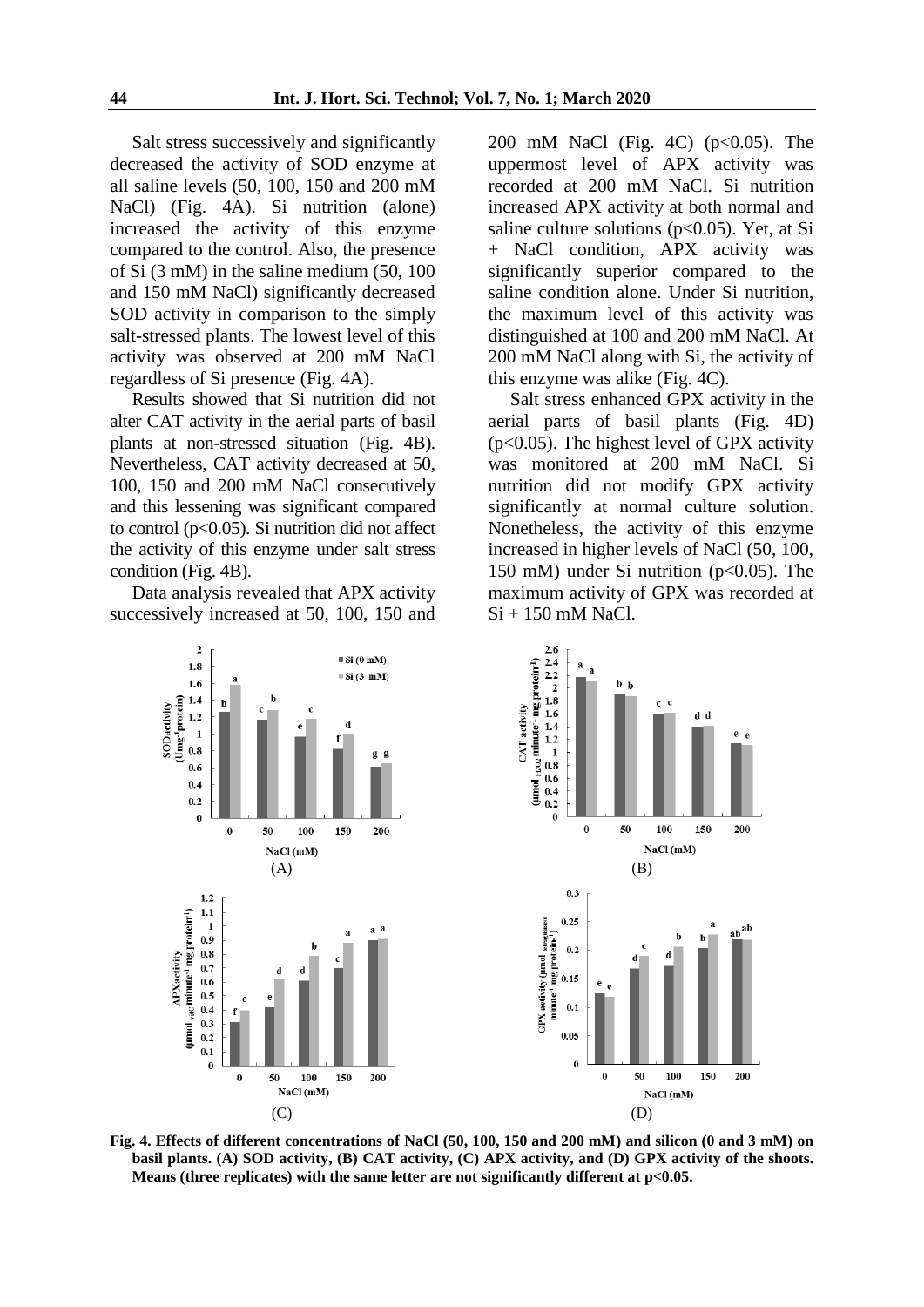## **Discussion**

The buildup of NaCl in plant tissues negatively affects plant growth by inducing osmotic stress and ion toxicity (Munns and Tester, 2008). Additionally, the absorption and translocation of essential elements are susceptible by salinity causing oxidative stress in plants (Qiu et al., 2011; Abbasi et al., 2015). Therefore, reduction of deleterious effect of salt stress is crucial to reserve the quality and quantity of plant yield and production.

In the current work, Si utilization significantly alleviated the salt-induced biomass reduction in basil plants. This finding was in agreement with the previous studies (see Rizwan et al., 2015). In fact, various mechanisms could be involved to improve plant biomass by Si nutrition under salinity. As proposed, Si application can recover water status and water-use efficiency in plants (Coskun et al., 2016). Current data showed that the fresh weight decreased by salt stress in basil plants, whereas Si improved this trait in both stressed and non-stressed conditions. It is already reported (for example: in sorghum) that the root and whole-plant hydraulic conductance, transpiration, stomatal conductance, and leaf water content are improved by Si under osmotic stress. As suggested, the role of Si on augmentation of root hydraulic conductance is associated with increased expression and activity of plasma-membrane intrinsic protein (PIP) aquaporins, which are involved in water transport. Nevertheless, the related mechanisms have yet to be determined. Moreover, Si can adjust the osmotic potential of cells through increased osmolytes (e.g. proline, soluble sugars inorganic ions, etc.; Sonobe et al., 2010) accumulation and consequently affect water transport. On the other hand, Siinduced reductions in oxidative stress and membrane damage can positively improve root hydraulic conductance (Shi et al., 2016). Furthermore, the binding of Si with cell-wall hemicelluloses results in

improved structural stability (He et al., 2015), which is obviously valuable under water deficit. As well- documented, Si can strengthen plant cell walls and contributes cell mechanical support through enhancing suberization, lignification, and silicification (Guerriero et al., 2016).

Salt-stressed plants usually experience a water deficit that leads to oxidative stress, which is overproduction of ROS such as H2O2, •OH, superoxide anion and singlet oxygen. These toxic radicals disrupt normal metabolism and damage plant cell plasma membrane and endomembrane systems (Gill and Tuteja, 2010). However, plants have enzymatic or non-enzymatic constituents, known as antioxidant defense systems, to scavenge ROS. Reports have revealed that Si decreases ROS (such as  $H<sub>2</sub>O<sub>2</sub>$ ) levels in plant tissues through enhancing the activities of antioxidant enzymes such as SOD, peroxidases, CAT as well as glutathione reductase activities (among many: Eraslan et al., 2008; Ali et al., 2013, Abbas et al., 2015; Muneer and Jeong, 2015; Shi et al., 2016). The current results were in agreement with the previous reports. Apparently, Si could lessen oxidative stress in salt-stressed basil plants via regulation of antioxidant enzymes activities and non-enzymatic defense constituents to scavenge ROS.

Lipid peroxidation generated by ROS is another major detrimental effect of salt toxicity in higher plants (Gill and Tuteja, 2010). As already reported, Si diminishes the concentration of MDA, the end-product of lipid peroxidation, in salt-stressed barley (Liang et al. 2005), maize (Moussa 2006), grapevine rootstock (Soylemezoglu et al., 2009) and pea plants (Shahid et al., 2015), and as expected it would help to maintain membrane integrity and decrease membrane permeability (Liang et al., 2015). Khoshgoftarmanesh et al. (2014) reported that MDA concentration was positively correlated with Na<sup>+</sup> uptake in salt-stressed cucumber, whereas its level reduced with  $Ca^{+2}$  and  $K^+$  uptake, and also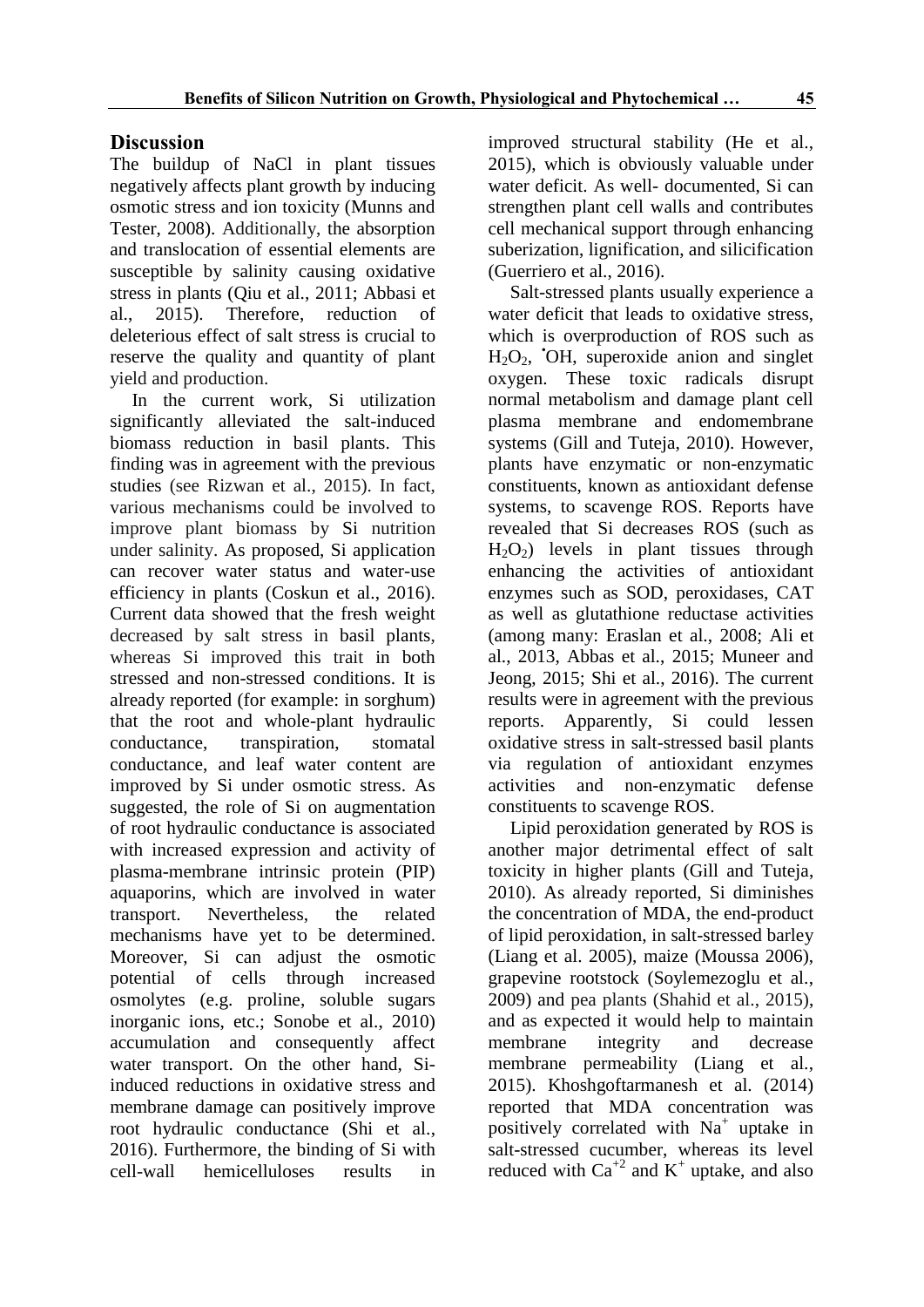with Si supply. The role of Si in this response is still indistinct, but one elucidation is that, Si supply improves stabilized membranes which consequently lead to symplastic  $[Na^+]$  reductions and  $[K^+]$  and  $[Ca^{2+}]$  accumulation. However, Liang et al. (2007) realized that Si does not affect membrane fluidity and H<sup>+</sup>-ATPase activity *in vitro* in non-salinized plants. Then, they proposed the effect of Si on membrane fluidity and enzyme activity could be indirectly or secondarily.

Photosynthesis, as one of the most fundamental biochemical processes to increase plant biomass, can be simply injured by salt stress. NaCl overdose in plant tissue damages chloroplast ultrastructure and reduces the level of photosynthetic pigments. As the current results showed and in coordinate with the prior reports (Tuna et al., 2008; Mateos-Naranjo et al., 2013; Yin et al., 2014), Si addition can improve photosynthetic machinery (for instance: increasing the level of chlorophylls and carotenoids) under saline condition. As suggested, the beneficial effects of Si on the photochemical apparatus and photosynthetic pigments is partly attributed to the Si-mediated decrease in  $Na<sup>+</sup>$  uptake and increase in  $K^+$  uptake in plants tissues under salt stress (Liang, 2007). Obviously, Si application has additional benefits on gas exchange characteristics, water potential, and reduction in oxidative stress in plant, which all may positively affect the level of photosynthetic pigments.

In the present study, changes of total phenolic content and antioxidant capacity of the shoots of basil were assessed under salinity and Si nutrition. To evaluate antioxidant properties of basil*,* the assessment of DPPH-radical and  $H_2O_2$ scavenging activities were employed. Si nutrition increased extensively radical scavenging activity of the salinized shoots of basil. As recognized, plants containing high levels of polyphenols and radical scavenging activity are strong in

antioxidant properties and would be valuable for human health (Krishnaiah et al., 2010). Hence, finding treatments to increase plant tolerance to environmental stresses such as salinity as well as increase in antioxidant properties of plant tissues could be useful in the agriculture and food industry. The current results illustrated that Si noticeably increased total phenolic content in the salinized shoots of basil. As the hydroxyl groups of phenolic compounds make them effective hydrogen donors, thus a highly positive relationship between total phenols and antioxidant activity has been reported in many plant species (Vinson et al., 1998). Phenolic acids and flavonoids are major phenolics that possess antioxidant activity and are widely found in the plant kingdom particularly in fruits and vegetables. The use of vegetables with high antioxidant properties is associated with prevention and/or lessening of the risk of diseases associated to free radical reactions (Katalinic et al., 2010).

## **Conclusions**

In general, it could be concluded that Si nutrition alleviates detrimental effects of NaCl and enhances the growth of basil plants. According to the current data, this ameliorative effect of Si might be due to different mechanisms including enhancement of plant antioxidative systems to reduce oxidative stress, maintenance of membrane integrity and decrease permeability. Moreover, Si elevated medicinal properties of basil under salinity.

## **References**

- 1. Abbas T, Balal RM, Shahid MA, Pervez MA, Ayyub CM, Aqueel MA, Javaid MM. 2015. Siinduced alleviation of NaCl toxicity in okra (*Abelmoschus esculentus*) is associated with enhanced photosynthesis, osmoprotectants and antioxidant metabolism. Acta Physiologiae Plantarum 37, 6.
- 2. Abbasi GH, Akhtar J, Anwar-ul-Haq M, MalikW, Ali S, Chen Z, Zhang G. 2015.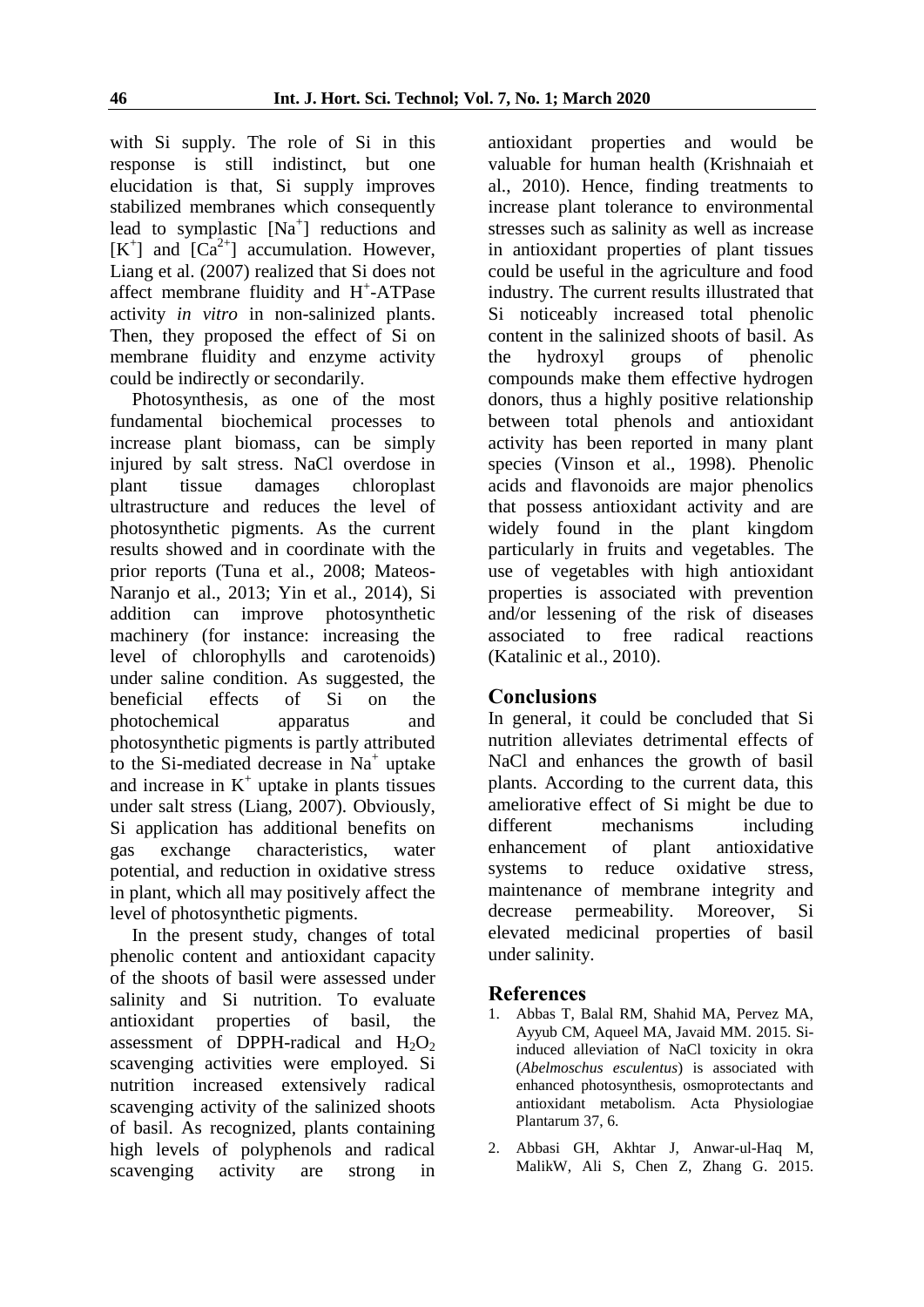Morpho-physiological and micrographic characterization of maize hybrids under NaCl and Cd stress. Plant Growth Regulation 75,115- 122.

- 3. Ahmad R, Zaheer SH, Ismail S. 1992. Role of silicon in salt tolerance of wheat (*Triticum aestivum* L.). Plant Science 85, 43-50.
- 4. Ahmed M, Qadeer U, Ahmed ZI, Hassan FU. 2016. Improvement of wheat (*Triticum aestivum*) drought tolerance by seed priming with silicon. Archives of Agronomy and Soil Science 62, 299-315.
- 5. Al-aghabary K, Zhu ZJ, Shi QH. 2004. Influence of silicon supply on chlorophyll<br>content, chlorophyll fluorescence, and content, chlorophyll fluorescence, and antioxidative enzyme activities in tomato plants under salt stress. Journal of Plant Nutrition 27, 2101-2115.
- 6. Ali S, Farooq MA, Yasmeen T, Hussain S, Arif MS, Abbas F, ..., Zhang G. 2013. The influence of silicon on barley growth, photosynthesis and ultrastructure under chromium stress. Ecotoxicology and Environmental Safety 89, 66-72.
- 7. Ashraf M, Rahmatullah AR, Bhatti AS, Afzal M, Sarwar A, Maqsood MA, Kanwal S. 2010. Amelioration of salt stress in sugarcane (*Saccharum officinarum* L.) by supplying potassium and silicon in hydroponics. Pedosphere 20, 153-162.
- 8. Bélanger R, Benhamou N, Menzies JG. 2003. Cytological evidence of an active role of silicon in wheat resistance to powdery mildew (*Blumeria graminis* f. sp. tritici). Phytopathology 93, 402-412.
- 9. Bradford M. 1976. A rapid and sensitive method for the quantization of microgram quantities of protein utilizing the principle of protein–dye binding. 72, 248-254.
- 10. Buchanan BB, Balmer Y. 2005. Redox regulation: a broadening horizon. Analytical Biochemistry 56, 187-220.
- 11. Chen DH, Ye HC, Li GF 2000. Expression of a chimeric farnesyldiphosphate synthase gene in *Artemisia annua* L. transgenic plants via *Agrobacterium tumefaciens*-mediated transformation. Plant Science 155, 179-185. Chiang LC, Ng LT, Cheng PW, Chiang W, Lin CC. 2005. Antiviral activities of extracts and selected pure constituents of *Ocimum basilicum*. Clinical and Experimental Pharmacology and Physiology 32, 811-816.
- 12. Coskun D, Britto DT, Huynh WQ, Kronzucker HJ. 2016. The role of silicon in higher plants

under salinity and drought stress. Frontiers in Plant Sciences 7, 1072.

- 13. Côté-Beaulieu C, Chain F, Menzies JG, Kinrade SD, Bélanger RR. 2009. Absorption of aqueous inorganic and organic silicon compounds by wheat and their effect on growth and powdery mildew control. Environmental and Experimental of Botany 65, 155-161.
- 14. Epstein E. 1994. The anomaly of silicon in plant biology. Proceedings of the National Academy of Sciences 91, 11-17. Eraslan F, Inal A, Pilbeam DJ, Gunes A. 2008. Interactive effects of salicylic acid and silicon on oxidative damage and antioxidant activity in spinach (*Spinacia oleracea* L. cv. Matador) grown under boron toxicity and salinity. Plant Growth Regulation 55, 207.
- 15. Flowers TJ. 2004. Improving crop salt tolerance. Journal of Experimental of Botany 55, 307-319.
- 16. Flowers TJ, Colmer TD 2015. Plant salt tolerance: adaptations in halophytes. Annals of Botany 115, 327-331.
- 17. Flowers TJ, Glenn EP, Volkov V. 2018. Could vesicular transport of Na<sup>+</sup> and Cl<sup>-</sup> be a feature of salt tolerance in halophytes*?* Annals of Botany 123, 1-18.
- 18. Gill SS, Tuteja N. 2010. Reactive oxygen species and antioxidant machinery in abiotic stress tolerance in crop plants. Plant Physiology and Biochemistry 48, 909-930.
- 19. Gong H, Zhu Xu, Chen K, Wang S, Zhang C. 2005. Silicon alleviates oxidative damage of wheat plants in pots under drought. Plant Science 169, 313-321.
- 20. Guerriero G, Hausman JF, Legay S. 2016. Silicon and the plant extracellular matrix. Frontiers in Plant Sciences 7, 463.
- 21. Gunes A, Inal A, Alpaslan M, Eraslan F, Bagci EG, Cicek N. 2007. Salicylic acid induced changes on some physiological parameters symptomatic for oxidative stress and mineral nutrition in maize (*Zea mays* L.) grown under salinity. Journal of Plant Physiology 164, 728- 736.
- 22. Gupta B, Huang B. 2014. Mechanism of salinity tolerance in plants: physiological, biochemical, and molecular characterization. International Journal of Genomics 2014, 1-18.
- 23. Hanato T, Kagawa H, Yasuhara T, Okuda T. 1988. Two new flavonoids and other constituents in licorice root: their relative astringency and radical scavenging effect.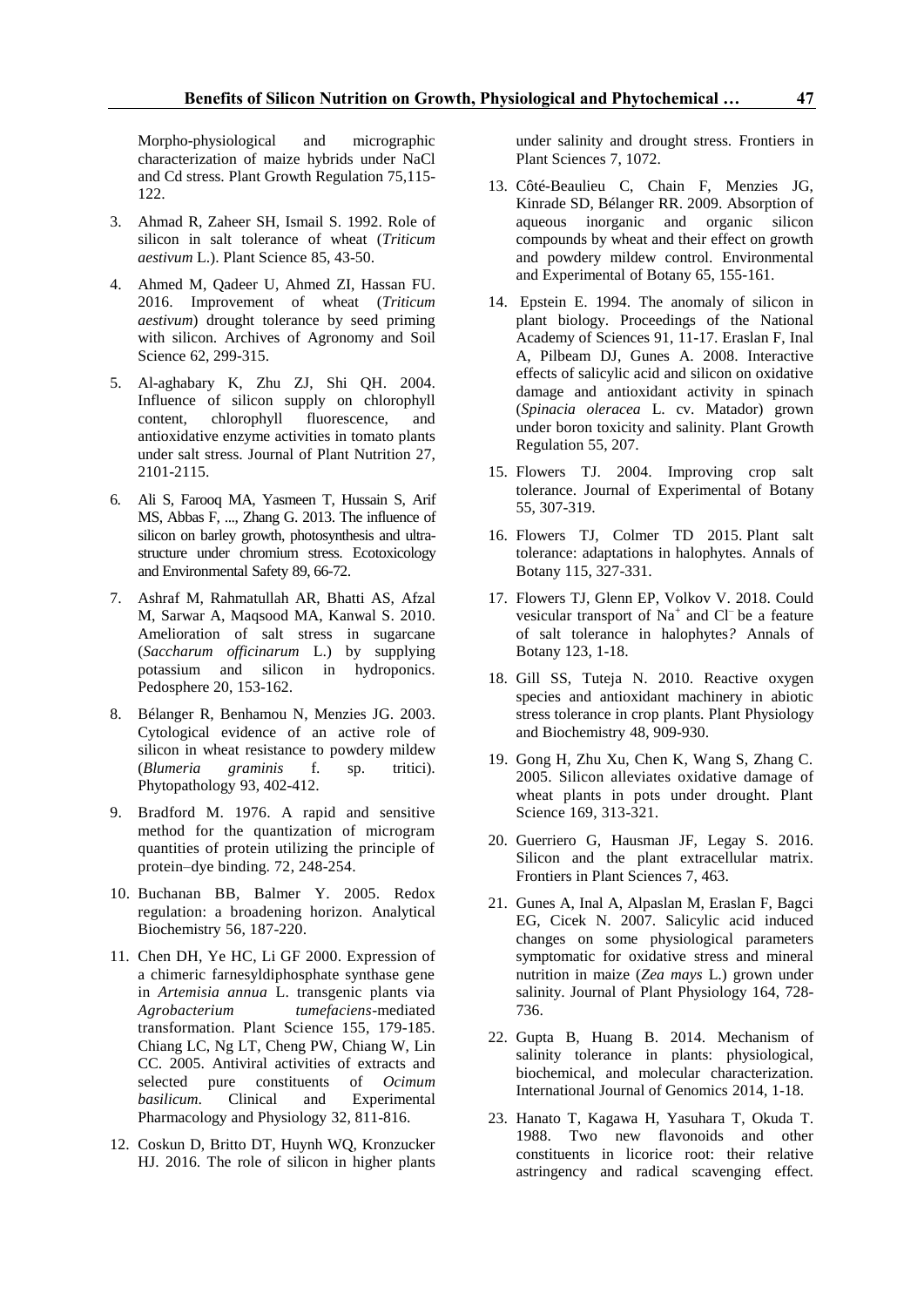Chemical and Pharmaceutical Bulletin 36, 1090-1097.

- 24. Hashemi A, Abdolzadeh A, Sadeghipour HR. 2010. Beneficial effects of silicon nutrition in alleviating salinity stress in hydroponically grown canola, *Brassica napus* L., plants. Journal of Soil Science and Plant Nutrition 56, 244-253.
- 25. He C, Ma J, Wang L. 2015. A hemicellulosesbound form of silicon with potential to improve the mechanical properties and regeneration of the cell wall of rice. New Phytologist 206, 1051-1062.
- 26. Hodson MJ, White PJ, Mead A, Broadley MR. 2005. Phylogenetic variation in the silicon composition of plants. Annals of Botany 96, 1027-1046.
- 27. Kafi M, Rahimi Z. 2011. Effect of salinity and silicon on root characteristics, growth, water status, proline content and ion accumulation of purslane (*Portulaca oleracea* L.). Journal of Soil Science and Plant Nutrition 57, 341-347.
- 28. Katalinić V, Možina SS, Skroza D, Generalić I, Abramovič H, Miloš M,., Boban M. 2010. Polyphenolic profile, antioxidant properties and antimicrobial activity of grape skin extracts of 14 *Vitis vinifera* varieties grown in Dalmatia (Croatia). Food Chemistry 119, 715-723.
- 29. Kato M, Shimizu S. 1985. Chlorophyll metabolism in higher plants. Plant Cell Physiology 26, 1291-1301.
- 30. Keller C, Rizwan M, Davidian JC, Pokrovsky OS, Bovet N, Chaurand P, Meunier JD. 2015. Effect of silicon on wheat seedlings (*Triticum turgidum* L.) grown in hydroponics and exposed to 0 to 30 µM Cu. Planta 241, 847- 860.
- 31. Khatri M, Nasir MKA, Saleem R, Noor F. 1995. Evaluation of Pakistani sweet basil oil for commercial exploition. Pakistan Journal of Scientific and Industrial Research 38, 281-282.
- 32. Khoshgoftarmanesh AH, Khodarahmi S, Haghighi M. 2014. Effect of silicon nutrition on lipid peroxidation and antioxidant response of cucumber plants exposed to salinity stress. Archives of Agronomy and Soil Science 60, 639-653.
- 33. Kim YH, Khan AL, Waqas M, Lee IJ. 2017. Silicon regulates antioxidant activities of crop plants under abiotic-induced oxidative stress: a review. Frontiers in Plant Sciences 8, 510.
- 34. Krishnaiah YS. 2010. Pharmaceutical technologies for enhancing oral bioavailability

of poorly soluble drugs. Journal of Bioequivalence and Bioavailability 2, 28-36.

- 35. Ksouri R, Megdiche W, Debez A, Falleh H, Grignon C, Abdelly C. 2007. Salinity effects on polyphenol content and antioxidant activities in leaves of halophyte *Cakile maritime*. Plant Physiology and Biochemistry 45, 44-49.
- 36. Kumaran A, Joel karunakaran R. 2006. Antioxidant and free radical scavenging activity of an aqueous extract of *Coleus aromaticus.* Food Chemistry 97, 109-114.
- 37. Lee SK, Sohn EY, Hamayun M, Yoon JY, Lee IJ. 2010. Effect of silicon on growth and salinity stress of soybean plant grown under hydroponic system. Agroforestry Systems 80, 333-340.
- 38. Liang YC, Zhang WH, Chen Q, Ding RX. 2005. Effects of silicon on H<sup>+</sup>-ATPase and H<sup>+</sup>-PPase activity, fatty acid composition and fluidity of tonoplast vesicles from roots of saltstressed barley (*Hordeum vulgare* L.). Environmental and Experiments of Botany 53, 29-37.
- 39. Liang Y, Nikolic M, Bélanger R, Gong H, Song A. 2015. Silicon in agriculture. Dordrecht: Springer. Doi 10, 978-94.
- 40. Liang Y, Sun W, Zhu YG, Christie P. 2007. Mechanisms of silicon-mediated alleviation of abiotic stresses in higher plants: a review. Environmental Pollution 147, 422-428.
- 41. Lichtenthaler HK, Buschmann C. 2001. Chlorophylls and carotenoids: Measurement and characterization by UV‐VIS spectroscopy. In: Current protocols in food analytical chemistry, F4.3.1-F4.3.8. John Wiley and Sons, Inc. New York.
- 42. Mateos-Naranjo E, Andrades-Moreno L, Davy AJ. 2013. Silicon alleviates deleterious effects of high salinity on the halophytic grass *Spartina densiflora*. Plant Physiology and Biochemistry 63, 115-121.
- 43. Matoh T, Kairusmee P, Takahashi E. 1986. Salt-induced damage to rice plants and alleviation effect of silicate. Soil Science and Plant Nutrition 32, 259-304.
- 44. Moussa HR. 2006. Influence of exogenous application of silicon on physiological response of salt-stressed maize (*Zea mays* L.). International Journal of Agriculture and Biology 8, 293-297
- 45. Muneer S, Jeong BR. 2015. Proteomic analysis of salt-stress responsive proteins in roots of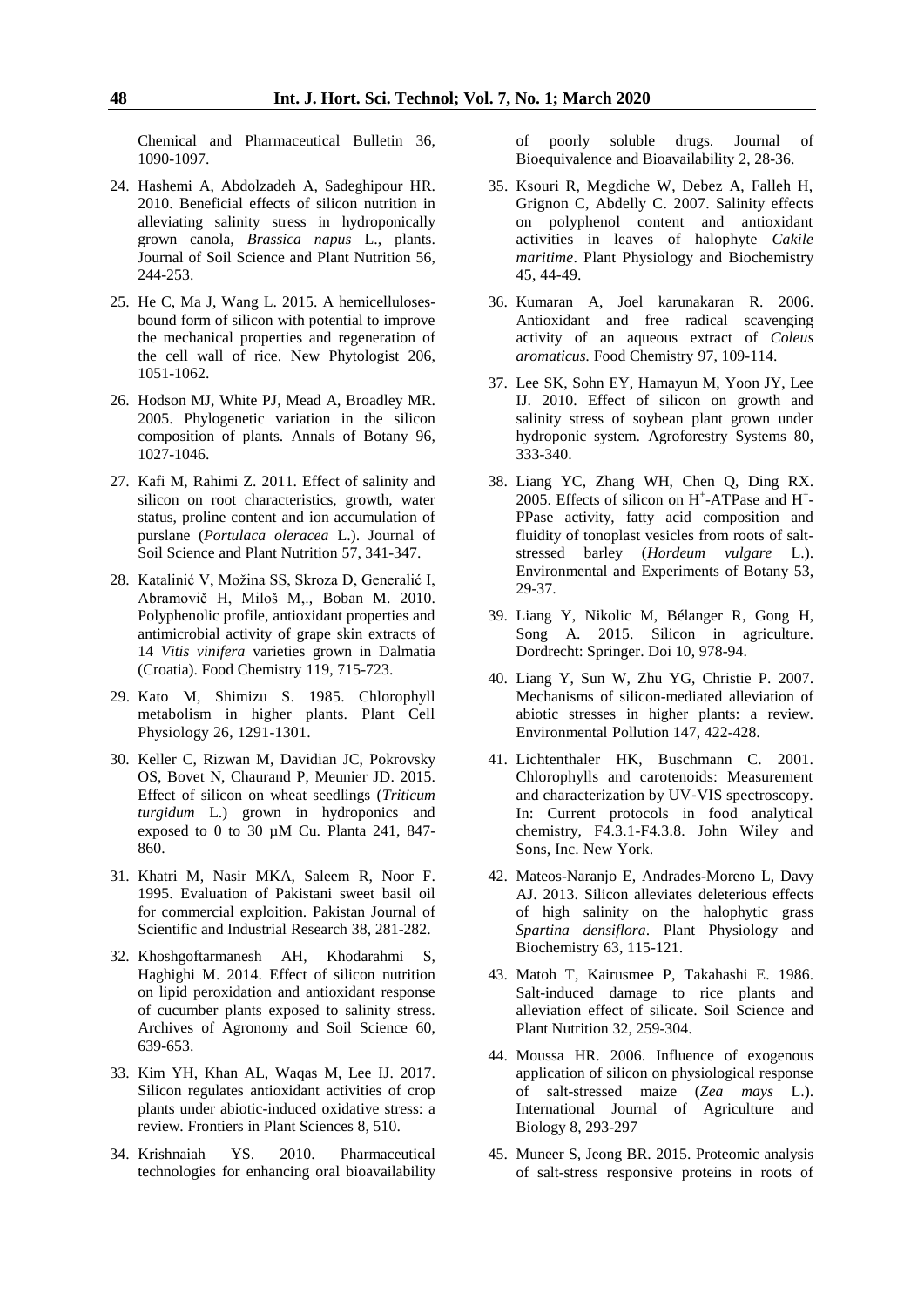tomato (*Lycopersicon esculentum* L.) plants towards silicon efficiency. Plant Growth Regulation 77, 133-146.

- 46. Munns R, Tester M. 2008. Mechanisms of salinity tolerance. Annual Review of Plant Biology 59, 651-681.
- 47. Nag S, Saha K, Choudhuri A. 2000. A rapid and sensitive assay method for measuring amine oxidase based on hydrogen peroxidetitanium complex formation. Plant Science 157, 157-163.
- 48. Narwal SS, Bogatek R, Zagdanska BM, Sampietro DA, Vattuone MA. 2009. Plant Biochemistry. Stadium Press LLC, Texas.
- 49. Onoferi V, Teliban GC, Clinciu-Radu RA, Teliban IV, Robu T. 2015. *Ocimum basilicum* L.: Presence, influence and evolution in human concerns ever. Agronomy Series of Scientific Research/Lucrari Stiintifice Seria Agronomie. 1, 58(1).
- 50. Özcan M, Chachat JC. 2002. Essential oil composition of *Ocimum basilicum* L. and *Ocimum minimum* L. in Turkey. Czech Journal of Food Sciences 20, 223-228.
- 51. Qiu L, Wu D, Ali S, Cai S, Dai F, Jin X, Wu F, Zhang GP. 2011. Evaluation of salinity tolerance and analysis of allelic function of *HvHKT1* and *HvHKT2* in Tibetan wild barley. Theoretical and Applied Genetics 122, 695- 703.
- 52. Rizwan M, Ali S, Ibrahim M, Farid M, Adrees M, Bharwana SA, Abbas F. 2015. Mechanisms of silicon-mediated alleviation of drought and salt stress in plants: a review. Environmental Science and Pollution Research 22, 15416- 15431.
- 53. Romero-Aranda MR, Jurado O, Cuartero J. 2006. Silicon alleviates the deleterious salt effect on tomato plant growth by improving plant water status. Journal of Plant Physiology 163, 847-855.
- 54. Sairam RK, Veerabhadra RK, Srivastava GC. 2002. Differential response of wheat genotypes to long term salinity stress in relation to oxidative stress, antioxidant activity and osmolyte concentration. Plant Science 163, 1037-1046.
- 55. Sajjadi SE. 2006. Analysis of the Essential Oils of Two Cultivated Basil (*Ocimum basilicum* L.) from Iran. DARU 14, 128-130.
- 56. Saqib M, Zörb C, Schubert S. 2008. Siliconmediated improvement in the salt resistance of wheat (*Triticum aestivum*) results from

increased sodium exclusion and resistance to oxidative stress. Functional Plant Biology 35, 633-639.

- 57. Shahid MA, Balal RM, Pervez MA, Abbas T, Aqueel MA, Javaid MM, Garcia-Sanchez F. 2015. Foliar spray of phyto-extracts supplemented with silicon: an efficacious strategy to alleviate the salinity-induced deleterious effects in pea (*Pisum sativum* L.). Turkish Journal of Botany 39, 408-419.
- 58. Shahzad M, Zörb C, Geilfus CM, Mühling KH. 2013. Apoplastic Na<sup>+</sup> in *Vicia faba* leaves rises after short-term salt stress and is remedied by silicon. Journal of Agronomy and Crop Science 199, 161-170.
- 59. Shi Y, Wang YC, Flowers TJ, Gong HJ. 2013. Silicon decreases chloride transport in rice (*Oryza sativa* L.) in saline conditions. Journal of Plant Physiology 170, 847–853.
- 60. Shi Y, Zhang Y, Han W, Feng R, Hu Y, Guo J, Gong H. 2016. Silicon enhances water stress tolerance by improving root hydraulic conductance in *Solanum lycopersicum* L. Frontiers in Plant Sciences 7, 196.
- 61. Singh RK, Flowers TJ. 2016. Physiology and Molecular Biology of the Effects of Salinity on Rice. In Handbook of Plant and Crop Stress (pp. 899-939). CRC Press.
- 62. Sommer M, Kaczorek D, KuzyakovY, Breuer J. 2006. Silicon pools and fluxes in soils and landscapes- a review. Journal of Plant Nutrition and Soil Science 169, 310-329.
- 63. Sonobe K, Hattori T, An P, Tsuji W, Eneji AE, Kobayashi S, ..., Inanaga S. 2010. Effect of silicon application on sorghum root responses to water stress. Journal of Plant Nutrition 34, 71-82.
- 64. Soylemezoglu G, Demir K, Inal A, Gunes A. 2009. Effect of silicon on antioxidant and stomatal response of two grapevines (*Vitis vinifera* L.) rootstocks grown in boron toxic, saline and boron toxic-saline soil. Scientia Horticulture 123, 240-246.
- 65. Tavakkoli E, Rengasamy P, McDonald GK. 2010. The response of barley to salinity stress differs between hydroponic and soil systems. Functional Plant Biology 37, 621-633.
- 66. Tuna AL, Kaya C, Higgs D, Murillo-Amador B, Aydemir S, Girgin AR. 2008. Silicon improves salinity tolerance in wheat plants. Environmental and Experimental of Botany 62, 10-16.
- 67. Vaidyanathan H, Sivakumar P, Chakrabarty R, Thomas G. 2003. Scavenging of reactive